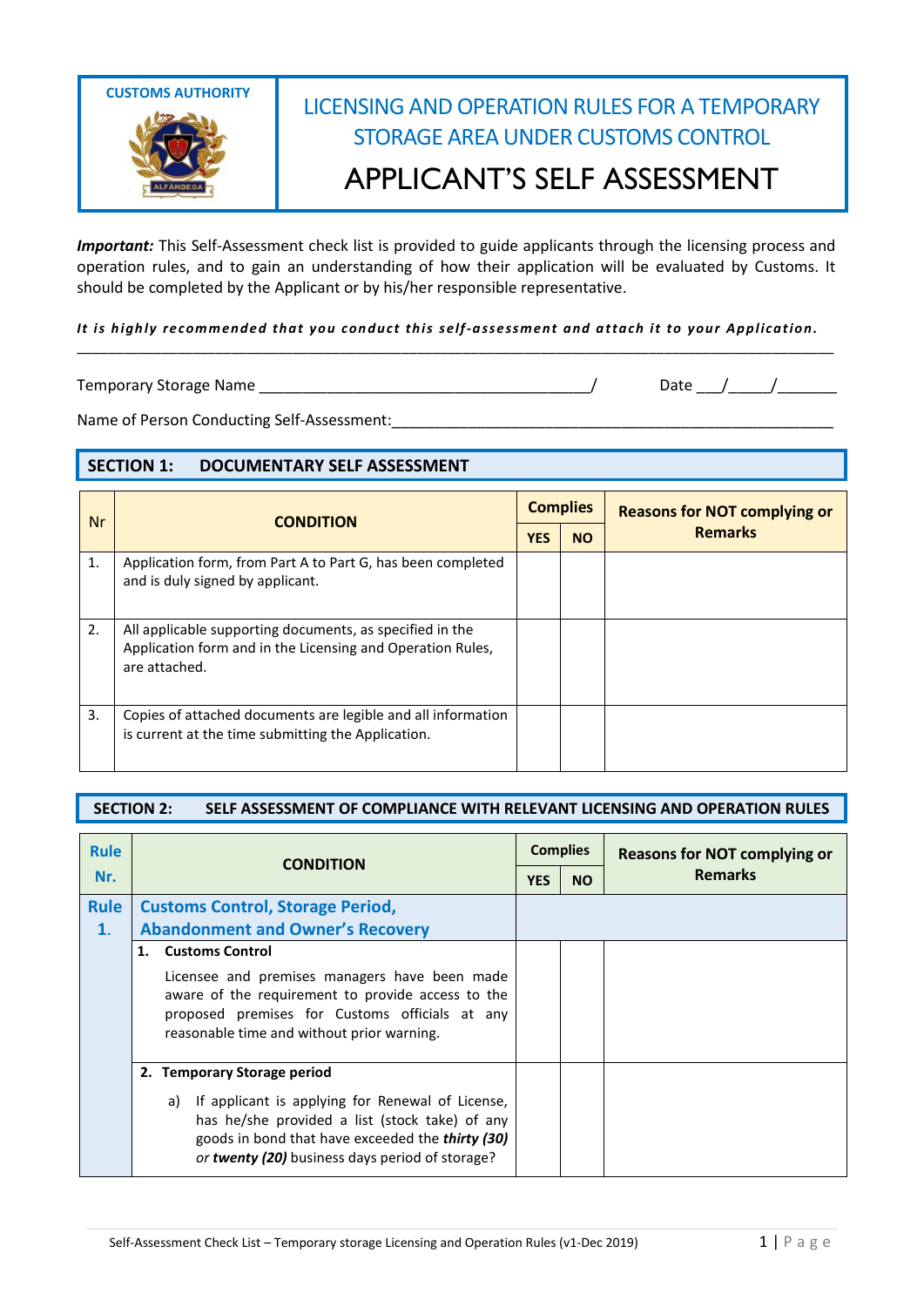|                                        | Applicant understands that temporary storage<br>b)<br>period cannot be extended?                                                                                                                                                                           |  |
|----------------------------------------|------------------------------------------------------------------------------------------------------------------------------------------------------------------------------------------------------------------------------------------------------------|--|
|                                        | Abandonment<br>3.                                                                                                                                                                                                                                          |  |
|                                        | Owner/ depositary of the goods in temporary<br>storage understands that he /she must enter such<br>goods for home use (IM4 DAU) or expressly abandon<br>them, before the end of the legal storage period,<br>otherwise the goods will be deemed abandoned. |  |
|                                        | 4.<br><b>Owner's Recovery of Abandoned Goods</b>                                                                                                                                                                                                           |  |
|                                        | a) Owner/ depositary understands that in order to<br>recover the abandoned goods, he/she must apply<br>in writing to Customs Director General                                                                                                              |  |
|                                        | b) Owner/ depositary understands that recovery of<br>abandoned goods is subject to an additional State<br>charge of 5% on the Customs value, plus any duties,<br>taxes and/or penalties that may be applicable (CC<br>Art 273, paragraph 2).               |  |
| <b>Rule</b>                            | <b>Licensee to be a Fit and Proper Person</b>                                                                                                                                                                                                              |  |
| $\overline{2}$                         | Applicant has a good personal record of honesty,<br>a)<br>respect and compliance with TL laws, particularly with<br><b>Customs and Taxation laws</b>                                                                                                       |  |
|                                        | b)<br>Applicant is a person established in East Timor who<br>can provide suitable tax and financial guarantees to<br>Customs to operate the temporary storage;                                                                                             |  |
|                                        | Applicant is able to provide evidence of the economic<br>c)<br>need for this type of storage;                                                                                                                                                              |  |
|                                        | Applicant is able to provide the company's or personal<br>d)<br>financial statements, including bank's statements for<br>the last 6 months.                                                                                                                |  |
| <b>Rule</b><br>$\overline{\mathbf{3}}$ | <b>When Temporary Storage Status Applies and</b><br><b>Cargo Packaging</b>                                                                                                                                                                                 |  |
|                                        | 1.<br><b>Status</b><br>Applicant understands that that temporary storage<br>status is only for imported goods that are presented<br>to Customs immediately after arrival by sea, air or<br>land.                                                           |  |
|                                        | <b>Cargo Packaging</b><br>2.<br>Indicate how the cargo you intend to receive in<br>temporary storage will be packed, including brief<br>details of the area to be stored in:                                                                               |  |
|                                        | a) FCL containers                                                                                                                                                                                                                                          |  |
|                                        | b) LCL containers                                                                                                                                                                                                                                          |  |
|                                        | c) Loose cargo                                                                                                                                                                                                                                             |  |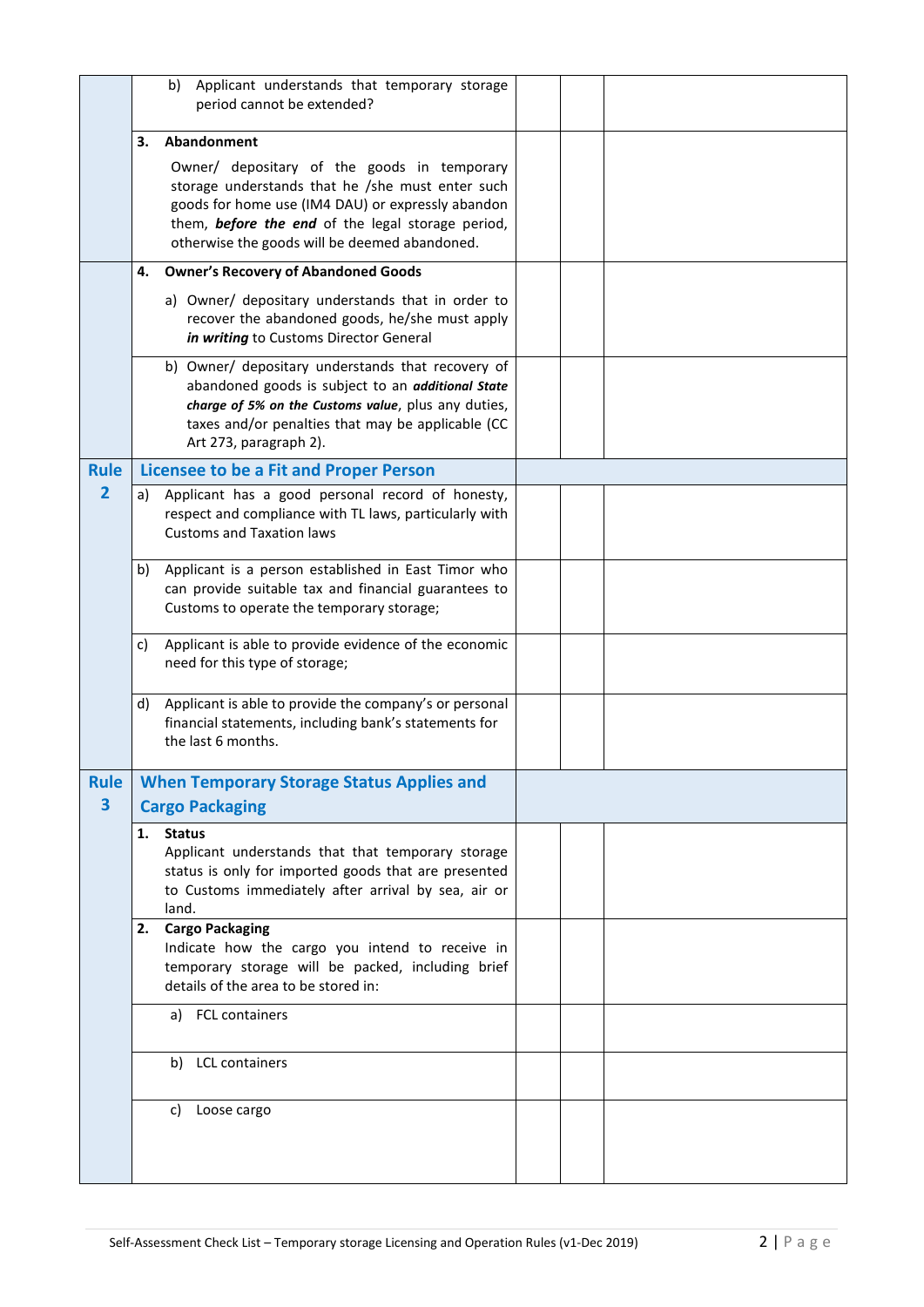| <b>Rule</b> | Physical Address, Ownership, Site<br>Plans,                                                          |  |
|-------------|------------------------------------------------------------------------------------------------------|--|
| 4           | <b>Changes and Cargo Handling Equipment</b>                                                          |  |
|             | <b>Physical Address</b><br>1.                                                                        |  |
|             | Applicant is providing the address where the                                                         |  |
|             | temporary storage area will be established and                                                       |  |
|             | operate, including street number or lot, district,<br>municipality, and town.                        |  |
|             | 2. Ownership                                                                                         |  |
|             | Applicant is able to provide evidence of ownership of                                                |  |
|             | the land/property where the Temporary Storage area                                                   |  |
|             | will be situated. (Copy of Ownership Title)                                                          |  |
|             | <b>Site Plans</b><br>3.                                                                              |  |
|             | Applicant to provide 2 certified copies of proposed                                                  |  |
|             | premises plan (A3 size max) outlining ALL of the                                                     |  |
|             | following details:                                                                                   |  |
|             | a) area to be licensed must be outlined in RED                                                       |  |
|             | b) location of access points including doors,                                                        |  |
|             | windows, roller shutters, and vehicular access                                                       |  |
|             | c) location of an appropriate area set aside for                                                     |  |
|             | Customs officers to conduct cargo examinations.                                                      |  |
|             | d) location of facilities for Customs officers to                                                    |  |
|             | conduct compliance checks including, but not<br>limited to, office space, desk, chair, and access to |  |
|             | temporary storage records.                                                                           |  |
|             | e) If the proposed licensed area only forms part of a                                                |  |
|             | building, the remaining areas of the building and                                                    |  |
|             | usage/tenants must be noted,                                                                         |  |
|             | f) If the proposed licensed area is a whole building,                                                |  |
|             | surrounding features should be noted (secure                                                         |  |
|             | complex, fencing, public roads, other buildings,                                                     |  |
|             | etc).                                                                                                |  |
|             | Changes to Licensed Premises Layout, Structures or<br><b>Approved Conditions.</b>                    |  |
|             | Applicant understands that licensees are not                                                         |  |
|             | a)<br>allowed to make any changes to the layout,                                                     |  |
|             | structures or any other physical or electronic                                                       |  |
|             | component of the approved licensed areas,                                                            |  |
|             | without prior formal authorization from Customs.                                                     |  |
|             | Applicant understands that licensees are not<br>b)                                                   |  |
|             | allowed to enter into any contractual obligations                                                    |  |
|             | or practical arrangements involving the use of the                                                   |  |
|             | licensed premises for storage by third parties,                                                      |  |
|             | without prior formal authorization from Customs.                                                     |  |
|             | Applicant understands that for Customs to<br>c)                                                      |  |
|             | consider any changes to premises, the licensee                                                       |  |
|             | must apply in writing to National Director Customs<br>Compliance Management (NDCCM), giving full     |  |
|             | details of proposed change, justifying that change                                                   |  |
|             | will not affect their license terms and conditions,                                                  |  |
|             | and that Customs control will not be affected.                                                       |  |
|             | 5.<br><b>Cargo Handling Equipment</b>                                                                |  |
|             | Cargo handling equipment, such as weighing scales,                                                   |  |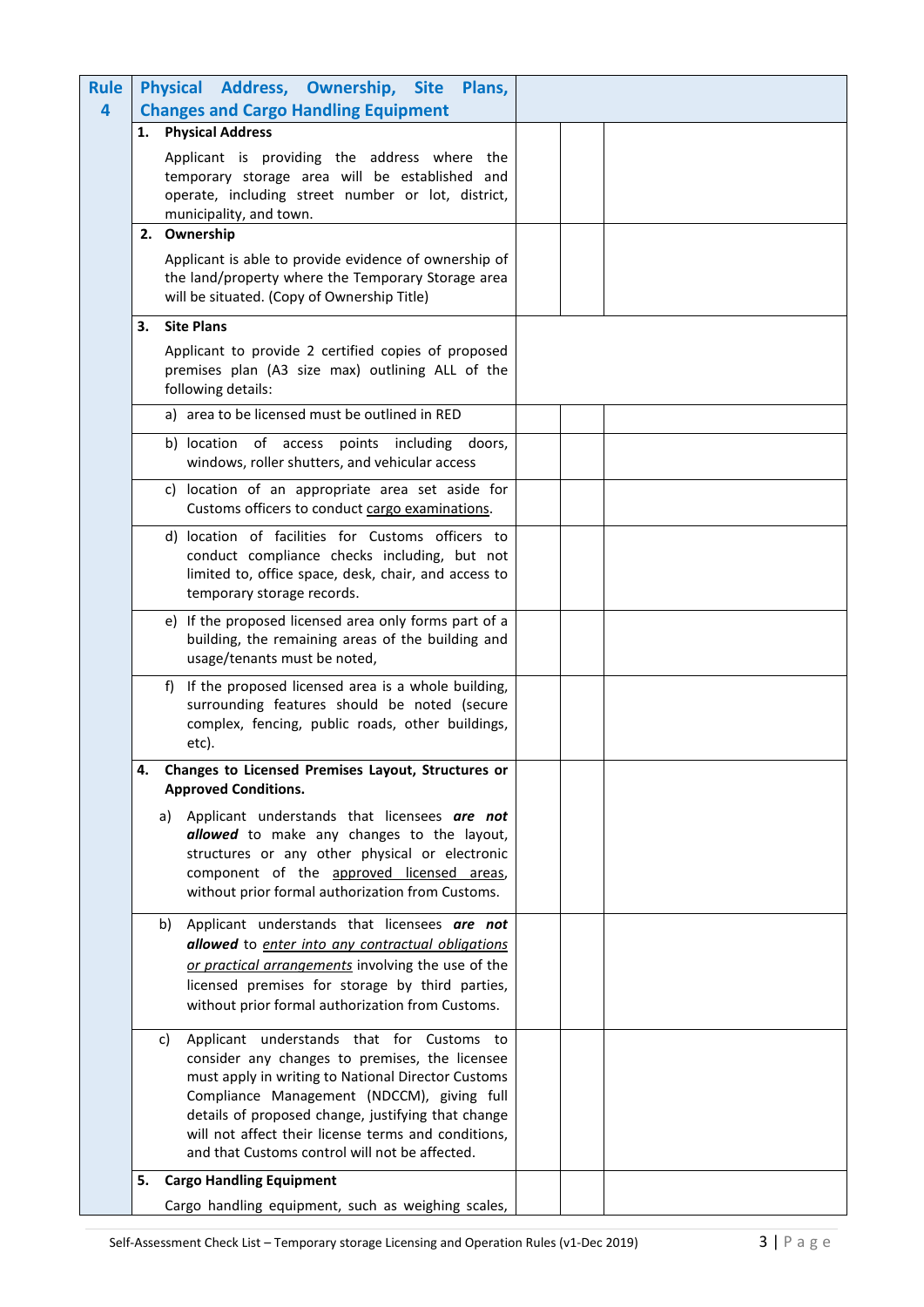|                  | moving and staking equipment will be available on<br>the premises, in accordance with the type of goods<br>being or to be stored.                                                                                                                          |  |
|------------------|------------------------------------------------------------------------------------------------------------------------------------------------------------------------------------------------------------------------------------------------------------|--|
| <b>Rule</b>      | <b>Physical Security of Proposed Premises</b>                                                                                                                                                                                                              |  |
| 5                | <b>Premise's Perimeter Fence</b><br>1.                                                                                                                                                                                                                     |  |
|                  | a) is strong and at least 2.5 mts high to secure goods<br>and prevent intrusion (3 mts advisable);                                                                                                                                                         |  |
|                  | b) Unpacked/ deconsolidated goods, which may be<br>contained in cartons, boxes, receptacles or units,<br>(including motorbikes), will be stored in a warehouse<br>building(s) fully enclosed by solid walls and ceilings,<br>with secure access doors;     |  |
|                  | Passenger motor vehicles may be stored in fully<br>C)<br>enclosed area within the temporary storage<br>premises. The minimum requirement for this<br>enclosure is a chain link fence with secure access<br>door.                                           |  |
|                  | Alarms and/or security personnel<br>2.                                                                                                                                                                                                                     |  |
|                  | Are operating at the premises at all times (e.g. 24/7).<br>CCTV system may also be required (give details);                                                                                                                                                |  |
|                  | <b>Accessibility</b><br>3.<br>Premises are easily accessible by road, and situated in<br>a location which facilitates both Customs control and<br>the business.                                                                                            |  |
| <b>Rule</b><br>6 | <b>Licensee Responsibilities</b>                                                                                                                                                                                                                           |  |
|                  | <b>Responsibility for Goods and Taxes</b><br>1.                                                                                                                                                                                                            |  |
|                  | Applicant acknowledges that responsibility for the<br>goods and any taxes starts when:                                                                                                                                                                     |  |
|                  | the goods are directly unloaded from a means of<br>a)<br>transport onto the licensed temporary storage<br>area (e.g sea port, airport terminal, or land<br>border); or                                                                                     |  |
|                  | a request for an ASYCUDA World (AW) Container<br>b)<br>Pass is submitted for their transport to his/her<br>licensed temporary storage facility.                                                                                                            |  |
|                  | Applicant acknowledges that responsibility for the<br>goods and any taxes <b>ends</b> when:                                                                                                                                                                |  |
|                  | the owner of the goods assigns them a Customs<br>C)<br>regime by means of a DAU, complete their<br>clearance and an AW Exit Note is validated upon<br>physical exit of the goods from the licensed<br>premises; or                                         |  |
|                  | d) the owner/ custodian expressly abandons the<br>goods and these and these are formally received<br>by Customs                                                                                                                                            |  |
|                  | 2.<br>Guarantee                                                                                                                                                                                                                                            |  |
|                  | Applicant will be able to execute a guarantee of at<br>a)<br>least 50% of customs duties and taxes due on the<br>goods to be temporarily stored. This guarantee (CC<br>Art 23 and Art 202, para 1) can be either be a cash<br>deposit or a bank guarantee. |  |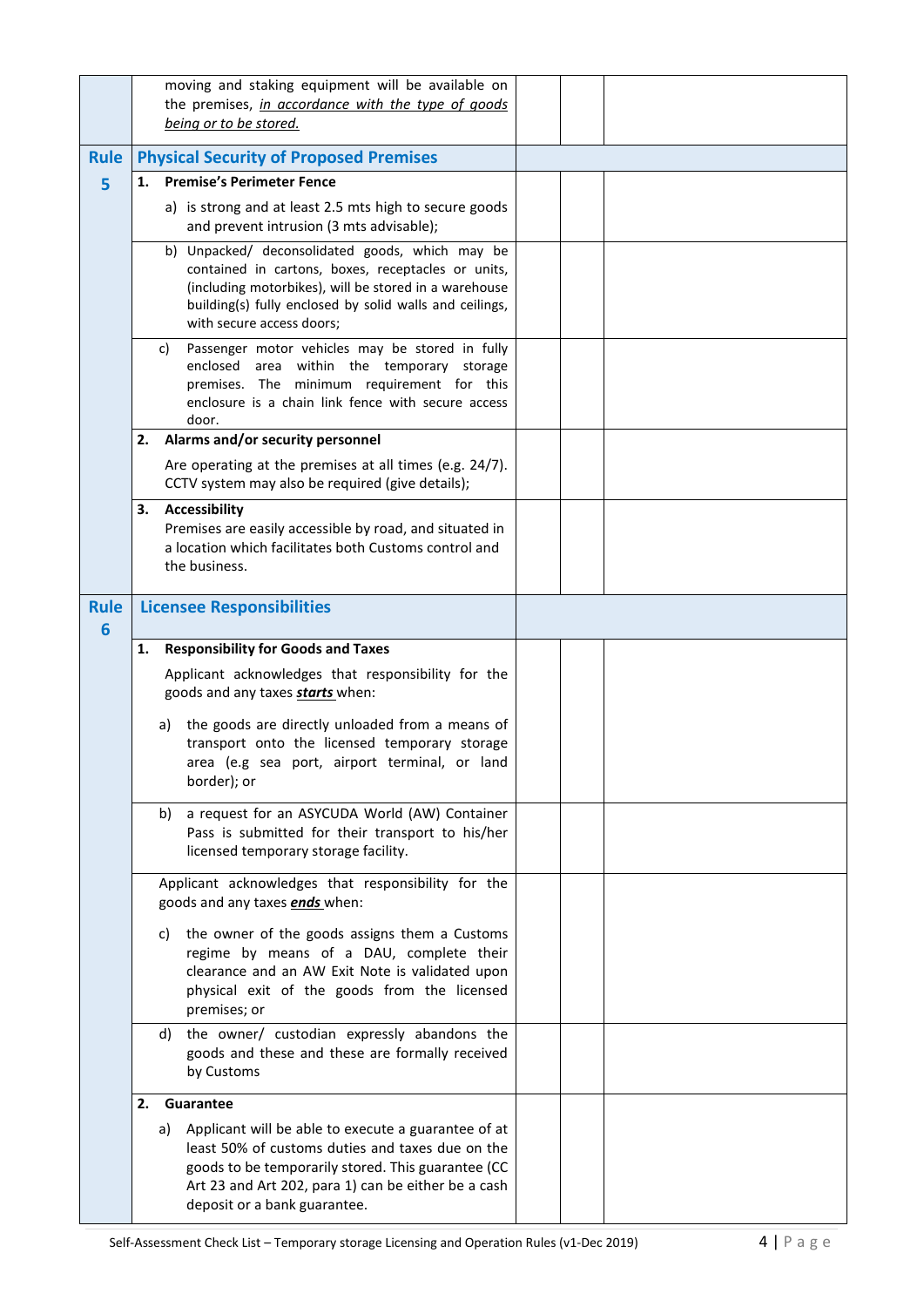|                                 | For GoTL institutions only. If applicant for a License<br>b)<br>is a government institution, the Director General |  |
|---------------------------------|-------------------------------------------------------------------------------------------------------------------|--|
|                                 | may wave the guarantee, subject to the provision                                                                  |  |
|                                 | of a Compromiso de Pagamento Voucher (CPV).                                                                       |  |
|                                 | 3.<br><b>Insurance</b>                                                                                            |  |
|                                 | Applicant may choose to have insurance for loss,<br>damage or burglary of these goods within their                |  |
|                                 | building insurance. Provide details of any insurance<br>you may have.                                             |  |
|                                 | Premises keeper Minimum Operating skills and<br>4.                                                                |  |
|                                 | <b>Competencies</b>                                                                                               |  |
|                                 | The licensee has a "premises keeper" a person with<br>demonstrated experience, skills and competencies to         |  |
|                                 | operate the licensed premises in compliance with all                                                              |  |
|                                 | Customs requirements. In particular, this will include                                                            |  |
|                                 | stock control and security, preparing and submitting<br>monthly reports, operating ASYCUDA World and              |  |
|                                 | liaising with Customs on a regular basis (see Rule 7)                                                             |  |
| <b>Rule</b>                     | <b>Records and monthly Reports</b>                                                                                |  |
| $\overline{\mathbf{z}}$         | Applicant acknowledges that he/she is responsible for<br>a)                                                       |  |
|                                 | maintaining accurate records for each transaction into<br>and out of the temporary storage, using the Manifest    |  |
|                                 | and Container Pass in ASYCUDA World.                                                                              |  |
|                                 | The applicant acknowledges that he/she must submit<br>b)                                                          |  |
|                                 | to Customs, in the first week of each month, a stock<br>report for the previous month.                            |  |
| <b>Rule</b>                     | <b>Must Have Access to ASYCUDA World and</b>                                                                      |  |
| 8                               | <b>Office space for Customs Staff</b>                                                                             |  |
|                                 | <b>ASYCUDA World and Computer Equipment</b><br>1.                                                                 |  |
|                                 | If approved, applicant must have in his premises a<br>latest model personal computer, loaded with                 |  |
|                                 | ASYCUDA World, a printer and internet access in                                                                   |  |
|                                 | order to view the Manifest and operate the Container                                                              |  |
|                                 | Pass function.<br>2.                                                                                              |  |
|                                 | Access to office for Customs staff.<br>Access to a secure office, equipped with suitable                          |  |
|                                 | furniture and computer with internet for accessing                                                                |  |
|                                 | ASYCUDA World, must be provided for Customs staff                                                                 |  |
|                                 | when they attend the premises to exercise controls.                                                               |  |
| <b>Rule</b><br>$\boldsymbol{9}$ | Goods that may be stored in a Temporary<br><b>Storage Area</b>                                                    |  |
|                                 | As a general rule most imported goods may be allowed                                                              |  |
|                                 | into temporary storage, but restrictions may apply to                                                             |  |
|                                 | certain goods. Indicate if you intend to store any of the<br>following:                                           |  |
|                                 | prohibited and/or restricted goods under Customs<br>a)                                                            |  |
|                                 | or other legislation, which may be detained;<br>goods harmful to people or the environment, that<br>b)            |  |
|                                 | need to be stored in special places;                                                                              |  |
|                                 | flammable goods, with exception of petroleum<br>c)<br>products that need to be store in special places;           |  |
|                                 | poisonous goods, unless they are stored in special<br>d)                                                          |  |
|                                 | isolated and sealed area.                                                                                         |  |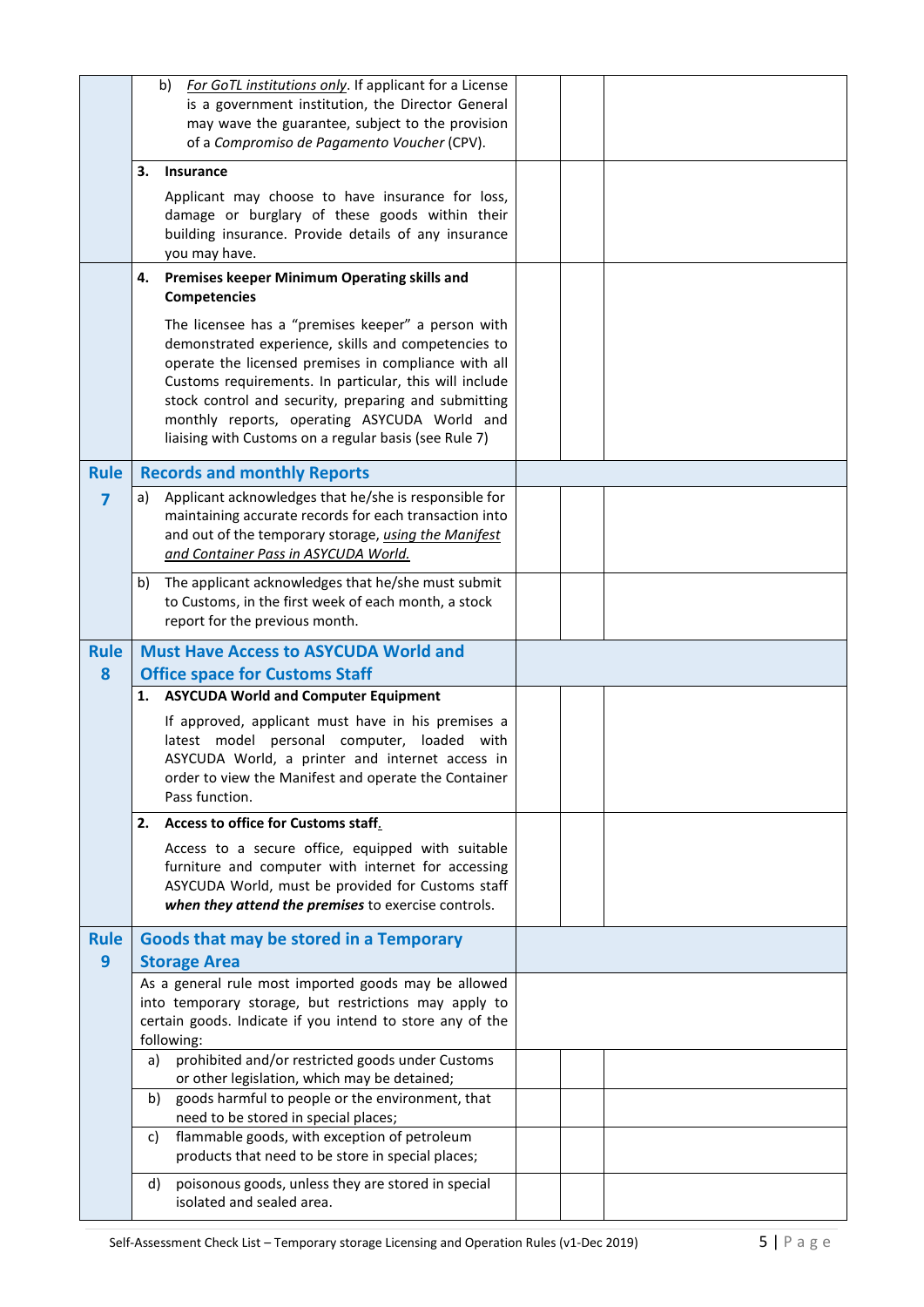| <b>Rule</b>       | <b>Activities Permitted in a Licensed Temporary</b>                                                                                                          |  |
|-------------------|--------------------------------------------------------------------------------------------------------------------------------------------------------------|--|
| 10                | storage<br>Indicate if the operations you intend to perform in                                                                                               |  |
|                   | the temporary storage are included in those<br>described in the letters a) to h) below:                                                                      |  |
|                   | a)<br>Storage;                                                                                                                                               |  |
|                   | b)<br>Customs Examination of goods;                                                                                                                          |  |
|                   | Moving/stacking the goods within the authorized<br>c)<br>premises;                                                                                           |  |
|                   | Unpacking/ deconsolidation of LCL containers;<br>d)                                                                                                          |  |
|                   | e)<br>Counting, measuring, weighing                                                                                                                          |  |
|                   | f<br>Taking samples;                                                                                                                                         |  |
|                   | Minor reassembly of goods which have been<br>g)<br>disassembled for transport.                                                                               |  |
|                   | h)<br>Transfers to another licensed temporary storage<br>premises, with prior previous approval from<br>Customs and within the 30/20 business days limit.    |  |
| <b>Rule</b><br>11 | <b>Licensee's Standard Operating Procedures</b><br>(SOPs)                                                                                                    |  |
|                   | Applicant is understands that he/she is required to have<br>documented SOPs for the operations to take place within<br>the temporary storage (give details). |  |
| <b>Rule</b>       | <b>Movement of Goods between Customs</b>                                                                                                                     |  |
| 12                | <b>Controlled Areas</b>                                                                                                                                      |  |
|                   | <b>General Principle</b><br>1.                                                                                                                               |  |
|                   | Applicant understands that no goods can be moved<br>from one licensed temporary storage area to another                                                      |  |
|                   | licensed temporary storage area, or other type of                                                                                                            |  |
|                   | Customs controlled area, without prior authorization<br>from Customs.                                                                                        |  |
|                   | 2.<br>Transfer from a licensed temporary storage to other<br>temporary storage area                                                                          |  |
|                   | Applicant understands that any transfer of goods or                                                                                                          |  |
|                   | containers, from one licensed temporary storage area<br>to another licensed temporary storage area, must first                                               |  |
|                   | be approved by Customs and executed by means of                                                                                                              |  |
|                   | an AW Container Pass. This Container Pass must be<br>validated in AW at the exit point, and then at the                                                      |  |
|                   | entry point in the receiving area.                                                                                                                           |  |
| <b>Rule</b>       | Duration of License (2 years) – Renewal and                                                                                                                  |  |
| 13                | <b>Non-Renewal</b>                                                                                                                                           |  |
|                   | Director General may establish additional conditions<br>1.                                                                                                   |  |
|                   | Applicant understands that in accordance to Article 22                                                                                                       |  |
|                   | of the Customs Code, the Director General of the<br>Customs Authority may set any additional conditions                                                      |  |
|                   | or restrictions necessary to operate a Temporary                                                                                                             |  |
|                   | Storage place or premise.<br>License duration will be two years.<br>2.                                                                                       |  |
|                   | Applicant understands that he Director General has                                                                                                           |  |